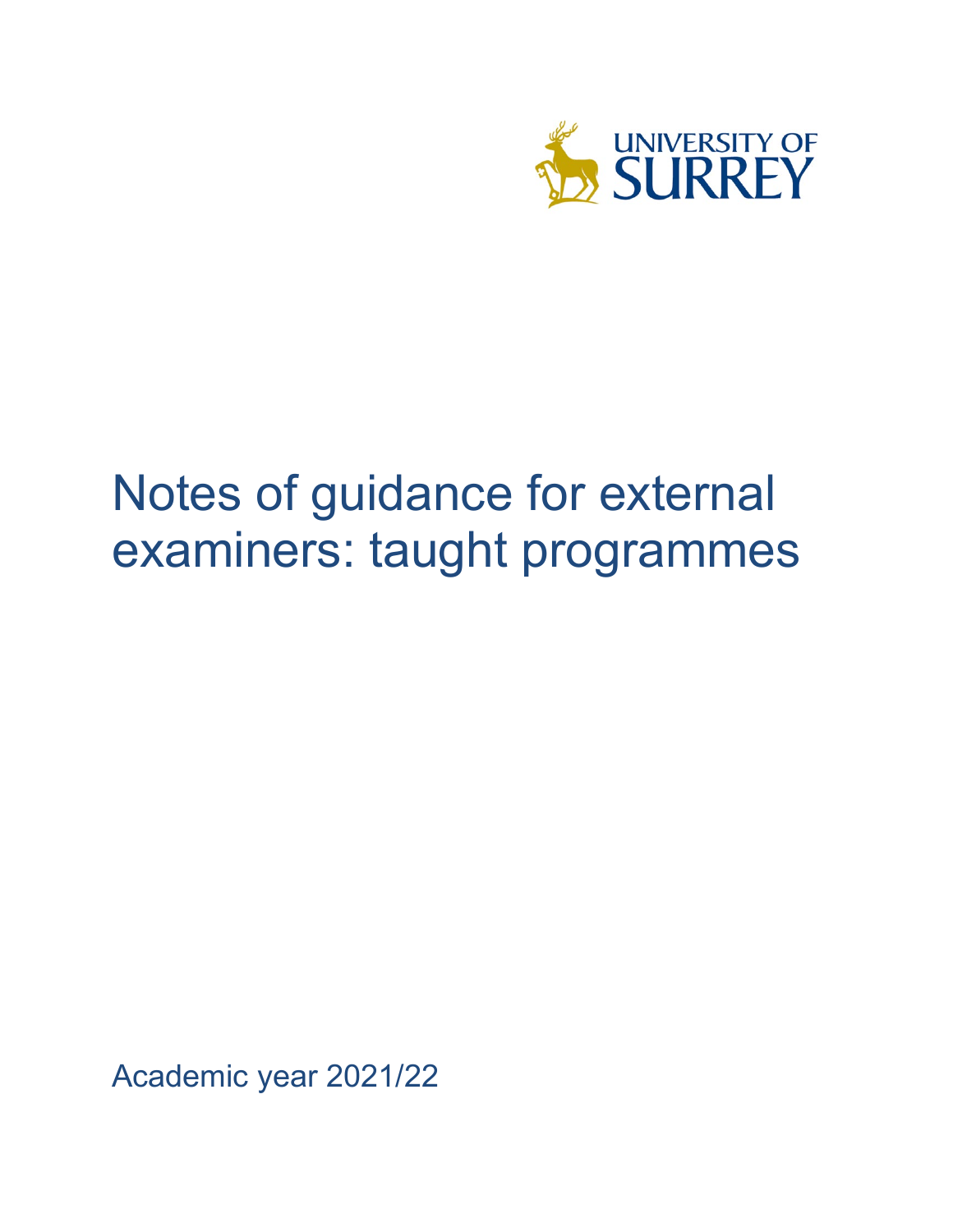# **Contents**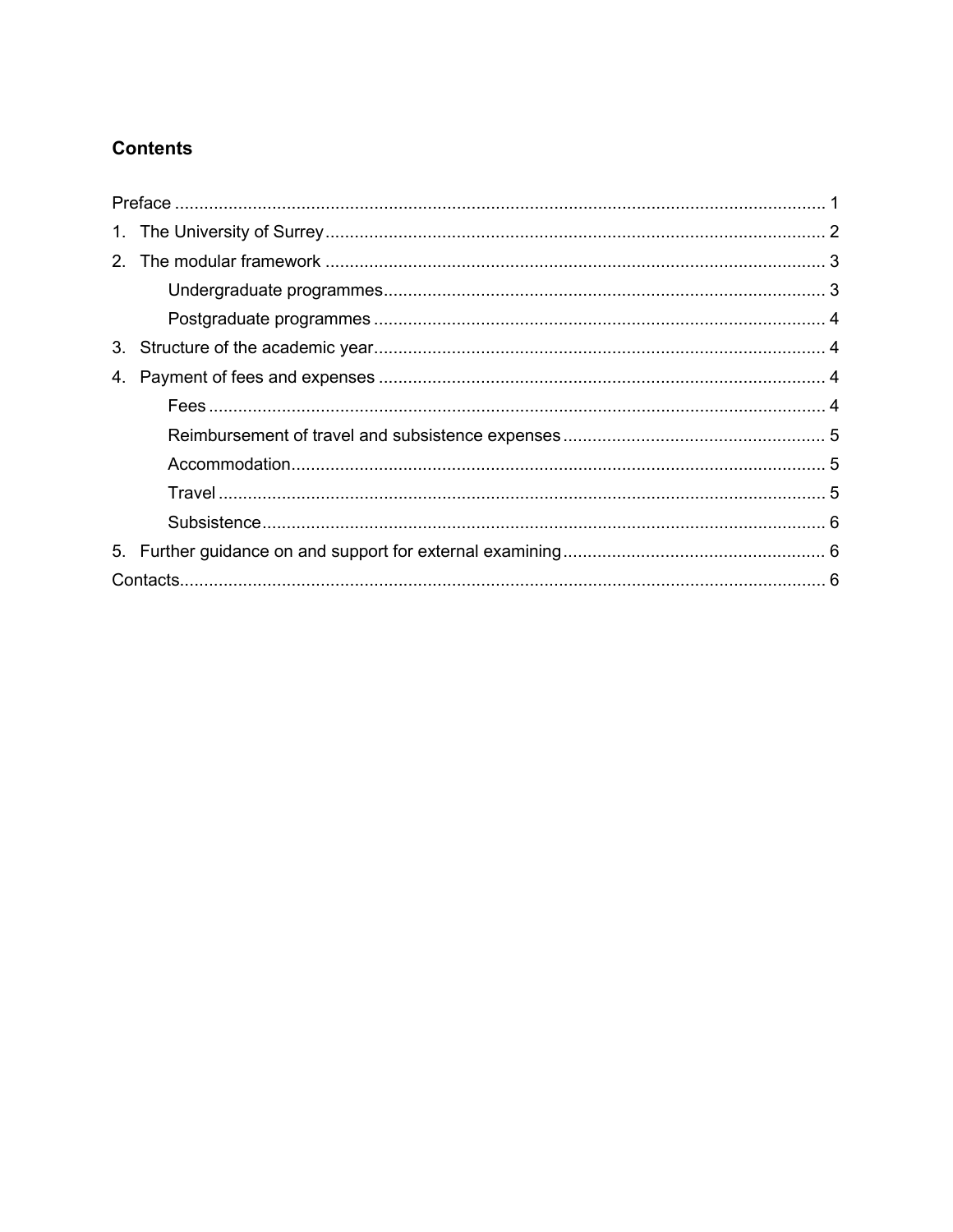# <span id="page-2-0"></span>**Preface**

The purpose of this document is to provide external examiners, appointed for taught programmes, including the taught elements of practitioner doctorates, offered directly by the University or by the Associated and Accredited Institutions of the University of Surrey (hereinafter the University) which lead to awards of the University, with guidelines on external examiners' fees and expenses.

Full details of the roles and responsibilities of external examiners, and of the University in its management of external examining, are set out in the University of Surrey *[Code of practice for](https://www.surrey.ac.uk/quality-framework/codes-practice)  [external examining: taught programmes](https://www.surrey.ac.uk/quality-framework/codes-practice)*. Please also see the *[Regulations for taught](https://www.surrey.ac.uk/quality-framework/academic-and-student-regulations)  [programme](https://www.surrey.ac.uk/quality-framework/academic-and-student-regulations)*s*.*

If, having read these guidelines, you have suggestions as to ways in which they, or the general process of induction and the information provided for external examiners could be improved, we would be pleased to hear from you - please write to or otherwise contact:

Academic Quality Services University of Surrey Guildford **Surrey** GU2 7XH E-mail: externalexaminers@surrey.ac.uk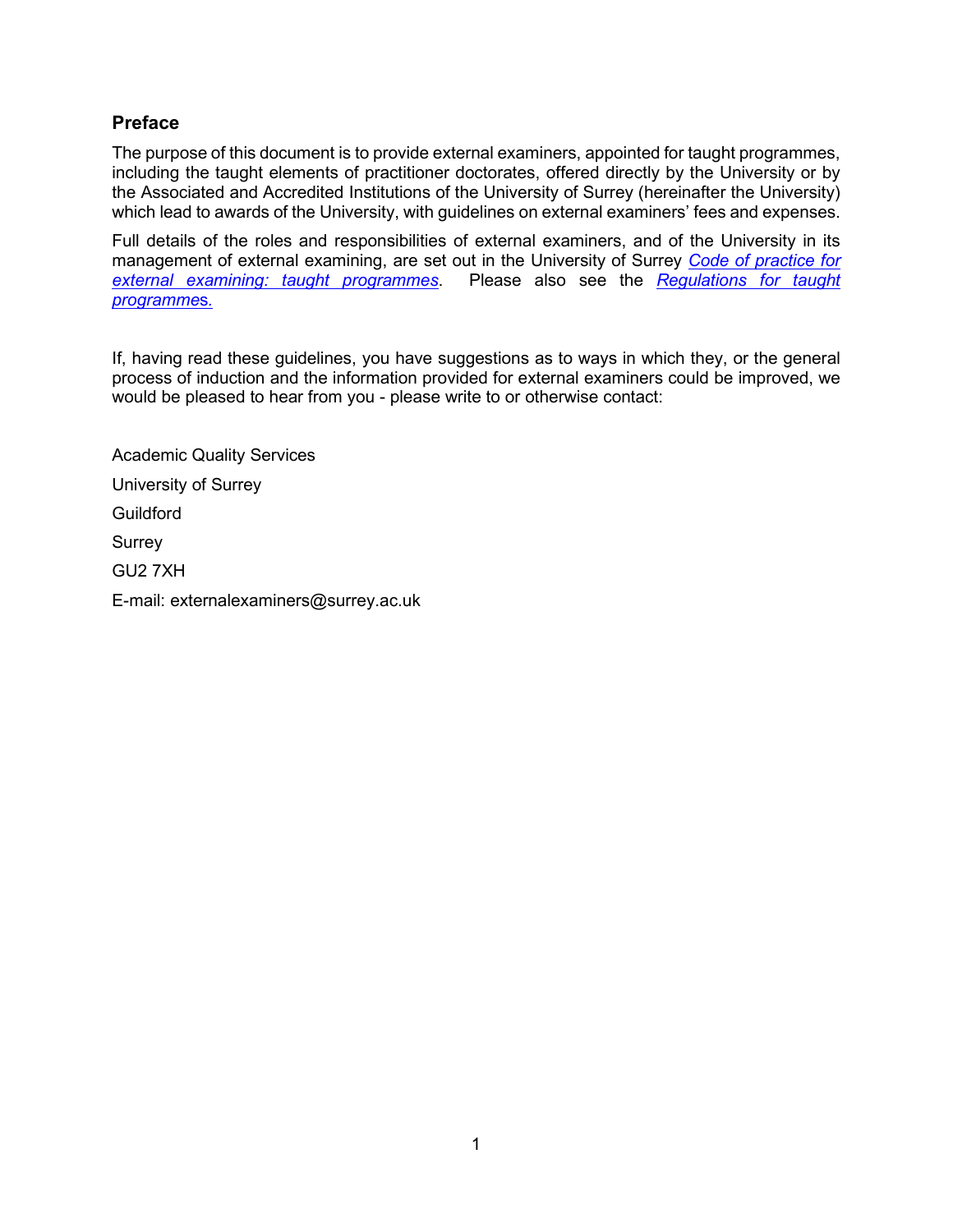# <span id="page-3-0"></span>**1. The University of Surrey**

- 1.1 The University was granted its Charter in 1966. It moved to the outskirts of Guildford from London in 1968 and, by 1970, was firmly established on its new site.
- 1.2 The University's Mission is derived from Article 3 of its Royal Charter:  $\frac{1}{348}$

"The objects of the University shall be to advance education, learning and teaching"  $\frac{f}{s}F'$ 

As a University of international standing, Surrey's Vision is "*to work in partnership with*  industry, commerce and the professions, as well as with other institutions, for the benefit *of our world*."

The University will achieve this goal by providing scholarship attuned to the particular needs of our technological society, by developing leading-edge research and by creating a rich and varied learning environment for its students.

- 1.3 The University's educational provision encompasses engineering, science and a distinctive range of programmes in the human and health sciences, the performing arts, management, law and languages. Each has a strong vocational orientation. Surrey currently has a total of over 16,000 students, of which:
	- 13,057 are undergraduates
	- 2,713 are taught postgraduates
	- 1,058 are postgraduate research students

#### Furthermore:

- the student body is drawn from over 100 different countries (excluding the UK)
- approximately 37% of the student body are recruited from outside the UK
- 615 students in China studying for the first stage of dual degrees with the University and the Surrey International Institute; a joint academic partnership between the University of Surrey and Dongbei University of Finance and Economics (DUFE) in Dalian, China.
- 1.4 A pioneer of integrated (sandwich) professional education and training, Surrey remains committed to this form of provision; each of its full-time undergraduate degree programmes provides opportunities for professional, industrial or clinical experience. Over half of undergraduate students pursue programmes with integrated professional training, thereby significantly enhancing their employability.
- 1.5 Surrey has always enjoyed a close relationship with industry and commerce as well as with professional and statutory bodies. The majority of our programmes have a professional orientation. Over the years, programmes have been designed to give students the opportunity both to develop their academic specialisms within a stimulating environment and to gain personal and vocational skills to enhance their career prospects. Surrey has been consistently at or near the top of the league tables for highest graduate employment over many years.
- 1.6 The academic curriculum is managed and delivered by the Surrey Institute of Education and the following three Faculties: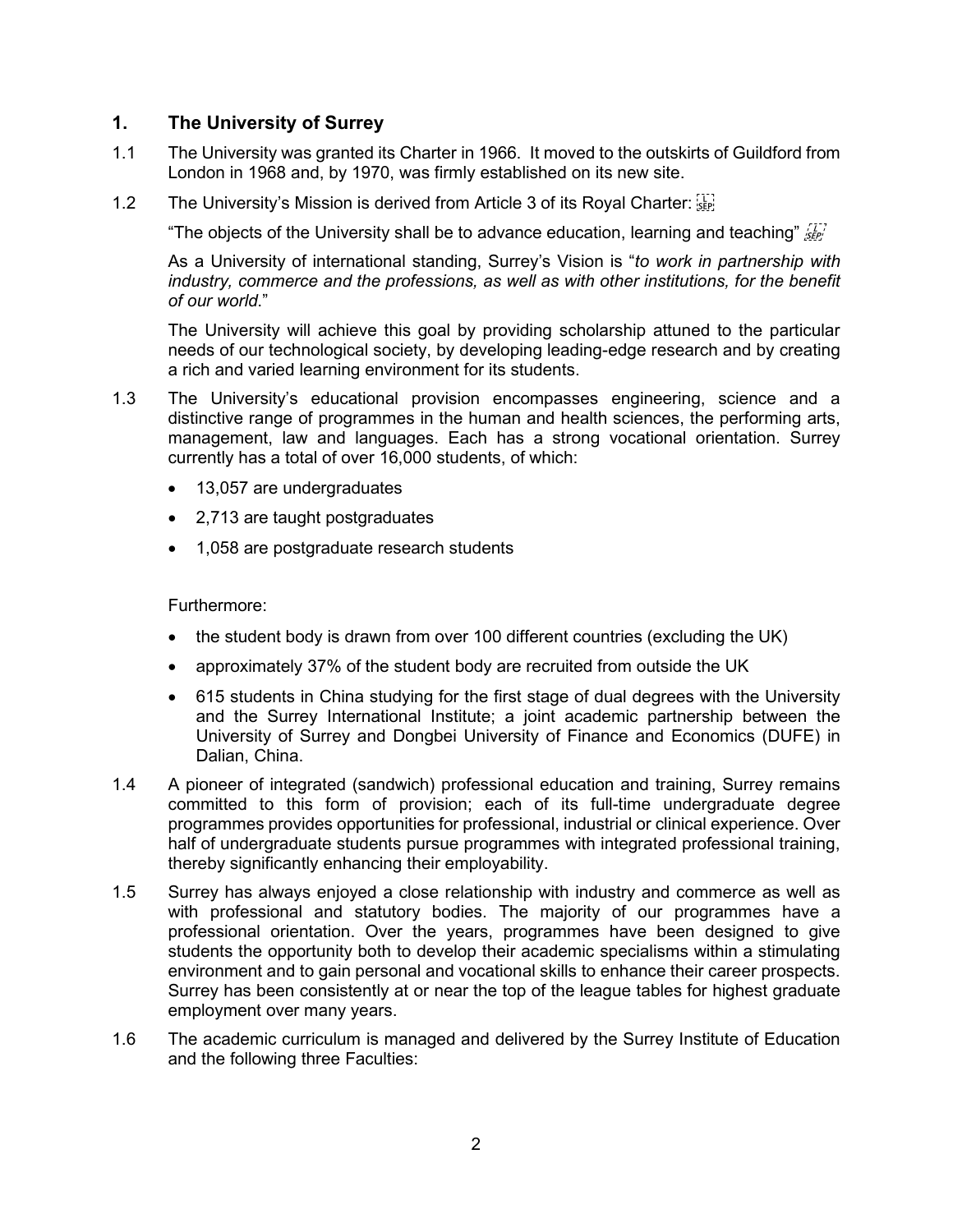- [Faculty of Arts and Social](https://www.surrey.ac.uk/faculty-arts-social-sciences) Sciences
- [Faculty of Engineering and Physical Sciences](https://www.surrey.ac.uk/faculty-engineering-physical-sciences)
- [Faculty of Health and Medical Sciences](https://www.surrey.ac.uk/faculty-health-medical-sciences)
- 1.7 The University has links with the following institutions which have the status of Accredited and Associated Institutions (AIs) of the University:

Farnborough College of Technology (FCOT)

St Mary's University, Twickenham (research degree provision)

- 1.8 AIs offer a range of University-validated programmes at undergraduate and/or taught postgraduate level for full-time, part-time and distance-learning modes of study, with the exception of St Mary's, which has only postgraduate research provision validated by the University.
- 1.9 One Institution has accredited status: FCOT, which mean that this AI has delegated powers to approve and review programmes leading to University of Surrey awards and to modify existing programmes, whereas the University is responsible for the approval and review processes in its other Associated Institutions. With the exception of FCOT, the University is withdrawing from its validation arrangements. All AIs have signed "teachout" agreements with the University to cover the period during which the programmes will be phased out as Surrey-validated programmes.

# <span id="page-4-0"></span>**2. The modular framework**

- 2.1 The University has adopted a credit-based, modular framework based on a 15 credit tariff base with multiples of 15 for final year projects and master's dissertations. Within that framework, the award of credit is dependent upon the achievement of stated learning outcomes and is based on an understanding that 1 credit is related to 10 hours of notional student workload.
- 2.2 Awards made in the name of the University of Surrey are consistent with the QAA's *[Framework for Higher Education Qualifications](https://www.qaa.ac.uk/docs/qaa/quality-code/qualifications-frameworks.pdf)*

In addition to this, the University uses a designation of Level P for the Professional Training Year.

2.3 Each programme is validated as a separate, named, award-bearing programme. Each programme has a Board of Studies and Board of Examiners; cognate programmes may be grouped together under one Board. Some Boards of Examiners operate separate meetings for different levels of study. Named, award-bearing programmes are the administrative responsibility of individual Faculties.

## <span id="page-4-1"></span>**Undergraduate programmes**

2.4 Typically, a full-time, 30-week academic year of undergraduate level study will lead to the award of 120 credits. Some undergraduate programmes – notably pre-registration nursing and midwifery programmes, for example – are delivered over a 45- week academic year. The majority of undergraduate programmes admit students to study on a full-time basis only. There are a few undergraduate programmes, however, that are designed for delivery solely on a part-time basis or in addition to full-time mode.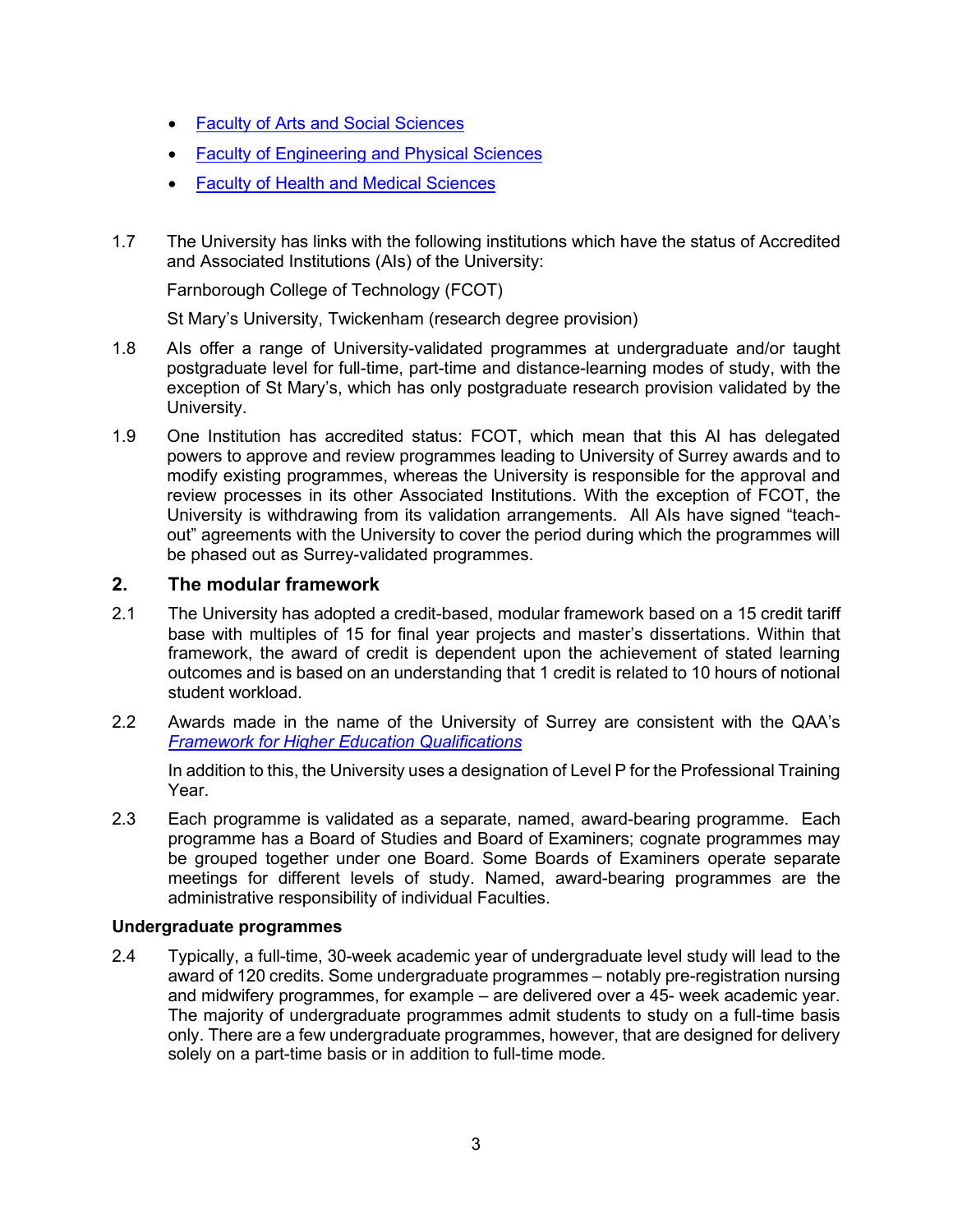## <span id="page-5-0"></span>**Postgraduate programmes**

2.5 The credit tariff for postgraduate programmes is differentiated by the extended length of the academic year (thus, a 45-week full-time Masters programme, or part-time equivalent will attract 180 credits). Taught postgraduate programmes can be studied full or part-time as agreed at the programme validation.

# <span id="page-5-1"></span>**3. Structure of the academic year**

3.1 The majority of undergraduate programmes at Surrey work to an academic year based upon two, fifteen-week semesters. The pattern adopted is illustrated below:



# <span id="page-5-2"></span>**4. Payment of fees and expenses**

# <span id="page-5-3"></span>**Fees**

- 4.1 The payment of fees for external examining and reimbursement of related expenses is undertaken through Academic Quality Services (AQS). The fee for external examining will not be processed unless the University has received a written annual report.
- 4.2 The fee for external examining undergraduate and taught postgraduate programmes comprises two or three elements, depending on the examiner's specific remit: a flat fee of £100 per appointment, a fee for taught modules (per credit) and/or a fee for project/dissertation modules (per credit). The fee for non-modular programmes (for example, taught element of PsychD programmes) will be calculated pro rata on a similar basis, assuming an entire academic year's work as equivalent to 120 credits (e.g., undergraduate programmes of 30 weeks) or 180 credits (postgraduate programmes of 45 weeks).
- 4.3 Fees will be paid annually on receipt of a written report and claim form(s) submitted to AQS. A per visit allowance of £100 for physical attendance at individual events, such as meetings of Boards of Examiners, attendance at assessed performances or displays/exhibitions/clinical practice, etc, will be paid on receipt of the expense claim form throughout the year. Please note that virtual attendance of such events, for example via Skype or conference call, will not attract the £100 allowance. [More information is available](https://www.surrey.ac.uk/academic-quality-services/external-examiners)  [on the AQS](https://www.surrey.ac.uk/academic-quality-services/external-examiners) website.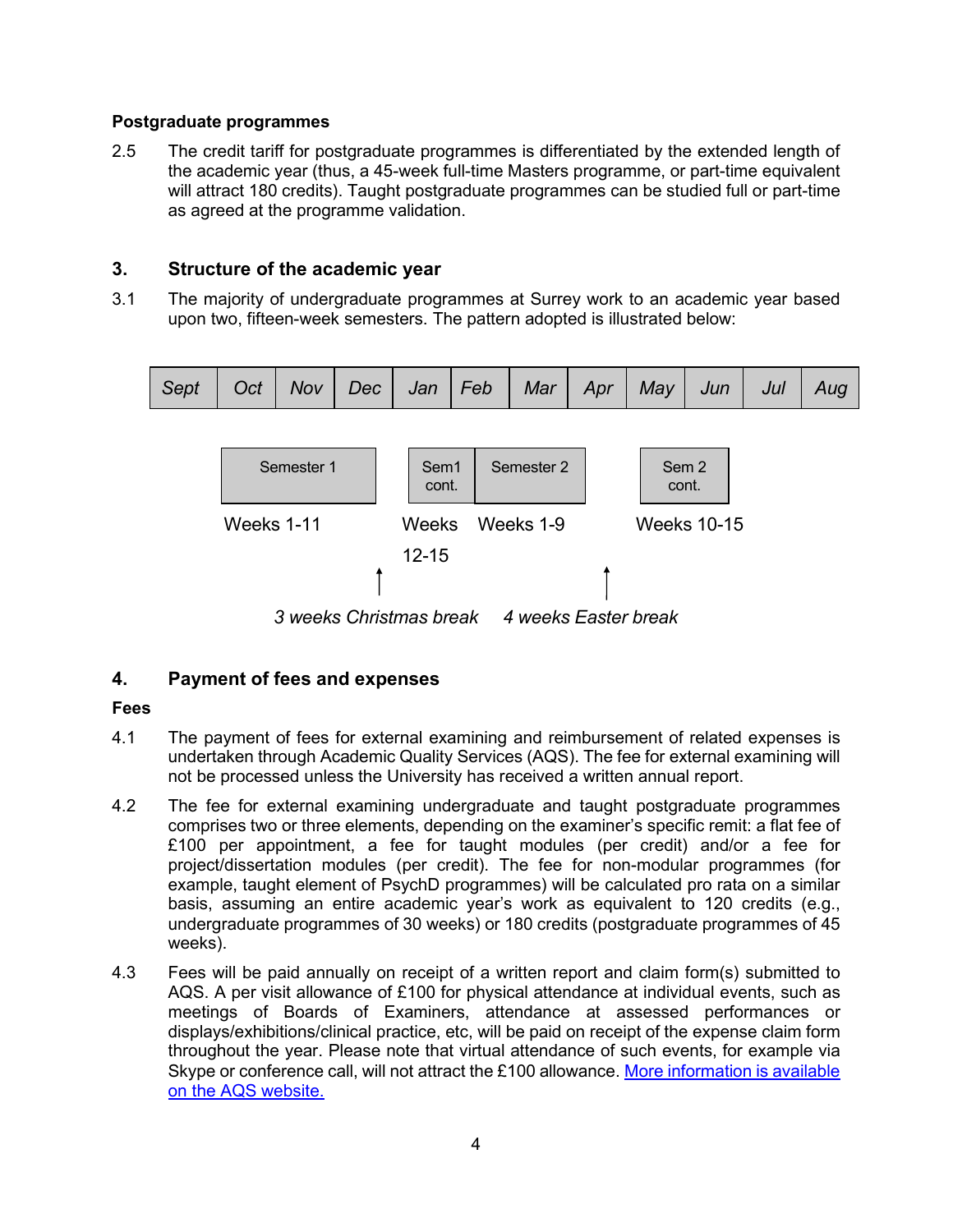- 4.4 A personalised annual report template will be emailed to you several weeks before the final board of examiners meeting. Completed annual reports should be submitted electronically in Word format via e-mail to [externalexaminers@surrey.ac.uk.](mailto:externalexaminers@surrey.ac.uk)
- 4.5 The University is required to deduct standard full rate Class 1 National Insurance Contributions (NICs) where the monthly earnings exceed the current lower earnings limit unless external examiners are able to provide a valid exemption certificate. For any queries relating to this please contact a member of the payroll team at [payroll@surrey.ac.uk](mailto:payroll@surrey.ac.uk)
- 4.6 Ordinarily, claims for fees will be batched and processed on a weekly basis by AQS but payment will be made by the University monthly in arrears, by direct transfer to the nominated bank account on the claim form, usually on the last working day of the month. The internal deadline for receipt of authorised claim forms by the Payroll Department is the 10<sup>th</sup> of each month (with the exception of December and April – normally the deadline is at or around the  $3<sup>rd</sup>$  of the month).

## <span id="page-6-0"></span>**Reimbursement of travel and subsistence expenses**

- 4.7 All claims for reimbursement for travel and subsistence expenses should be submitted to AQS using the appropriate claim form (PAY-004). Copies of the expenses claim form can be accessed via the AQS website at: [Payment \(fees and expenses\) | University of Surrey](https://www.surrey.ac.uk/academic-quality-services/external-examiners/payment-fees-and-expenses)
- 4.9 Completed claim forms accompanied with relevant receipts can be sent to AQS either electronically (scanned) via e-mail: [externalexaminers@surrey.ac.uk,](mailto:externalexaminers@surrey.ac.uk) or in hard copy by post.
- 4.8 The reimbursement of travel and subsistence expenses will be made as and when they occur on submission of a claim form (as above). Alternatively, travel and subsistence expenses may be claimed, together with fees, at the end of the academic year.
- 4.9 Current Inland Revenue regulations permit the University to reimburse travel expenses without deduction of tax/NICs. All claims for items of expenditure must be made in detail and should be supported and accompanied by original receipts. Failure to provide receipts may lead to reimbursement being liable to tax/NIC deductions at source.
- 4.10 As a general principle external examiners will be reimbursed in full for expenses wholly, necessarily and exclusively incurred in the course of the University's business. Any expenditure not clearly falling within the procedures contained in this policy should be discussed with AQS in advance of the expense being incurred. Expenses claims must be supported by original receipts wherever these can reasonably be expected.

## <span id="page-6-1"></span>**Accommodation**

4.11 Where an overnight stay is required, external examiners should request an Assessment and Awards Administrator to book an appropriate hotel room for them in advance of the meeting. Visitors to the University of Surrey are expected to use the University visitor accommodation on campus, the Mandolay Hotel, Travelodge, Premier Inn or any other 3 star hotel in Guildford. Accommodation of a similar standard should be booked near the appropriate Associated or Accredited Institution.

#### <span id="page-6-2"></span>**Travel**

4.12 The most cost-effective mode of transport should be used when travelling on University business. The purpose of travel should be clearly stated on the claim form for reimbursement. Rail fare reimbursement is restricted to standard class. For journeys outside England and Wales economy class air fare is allowable. For journeys using a